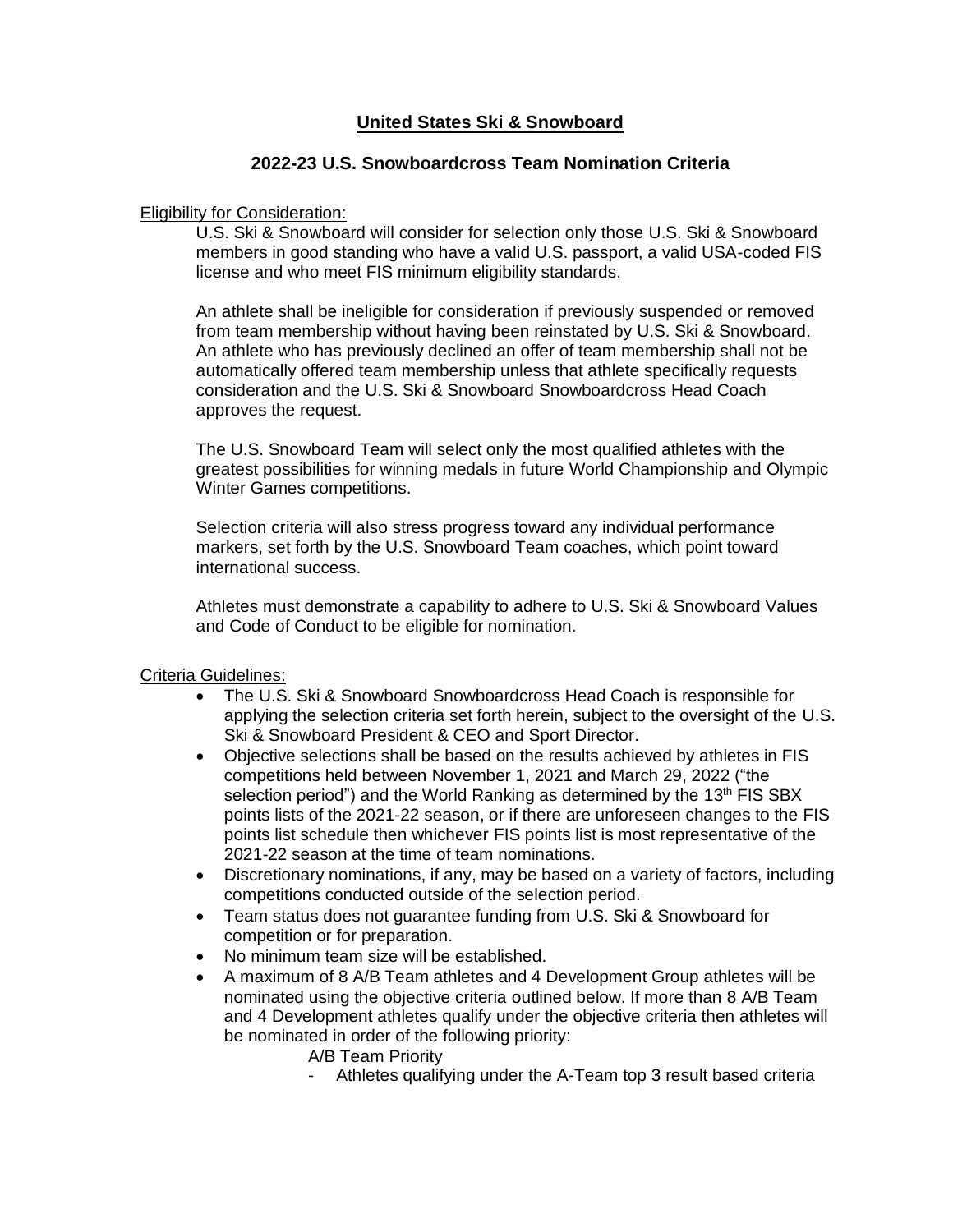- Athletes qualifying under the B-Team 2 top 8 result based criteria
- Athletes qualifying under the YOB criteria nominating the highest ranked athletes, regardless of YOB, until the maximum team sizes are met.

Development Group Priority

- 2022 NorAm Champion
- 2022 Jr World Podium
- Athletes qualifying under the YOB criteria nominating the highest ranked athletes, regardless of YOB, until the maximum team sizes are met.
- Athletes who are objectively nominated to the A/B Team or Development Group for the first time will receive a 2-year team nomination.
- Athletes who achieve the A-Team criteria of a World Cup win or two Top 3 results during the 2021-22 season will receive a 2-year nomination.
- Athletes who have been given individual performance criteria to meet will be subject to those specific criteria and not to general criteria as outlined below.
- Athletes must be willing to commit to and to participate in the full U.S. Snowboard Team camp and competition season structure.

#### Objective Criteria:

## **OBJECTIVE NOMINATION CRITERIA SNOWBOARDCROSS**

Athletes will be selected to the team based solely upon their competition results during the selection period and the World Ranking as determined by the 13<sup>th</sup> FIS SBX points lists of the 2021-22 season. Athletes meeting the following objective criteria will be selected to the U.S. Snowboard Team:

### **A-TEAM**

Athletes meeting the following objective criteria will be selected to the A-Team. World Rank will be assessed using the FIS 13<sup>th</sup> SBX List 2020-21.

- Any athlete achieving a win in a Snowboardcross Olympic or World Cup competition in the 2021-22 season.
- Any athlete achieving two top-3 finishes in a Snowboardcross Olympic or World Cup competition in the 2021-22 season.

YOB 1995 or older:

• World Rank of 10 or better (men and women).

YOB 1996:

- World Rank of 15 or better (men) and 10 or better (women). YOB 1997:
- World Rank of 20 or better (men) and 10 or better (women). YOB 1998:
- World Rank of 25 or better (men) and 10 or better (women). YOB 1999:
- World Rank of 30 or better (men) and 10 or better (women). YOB 2000 through 2004:
	- World Rank of 35 or better (men) and 10 or better (women)